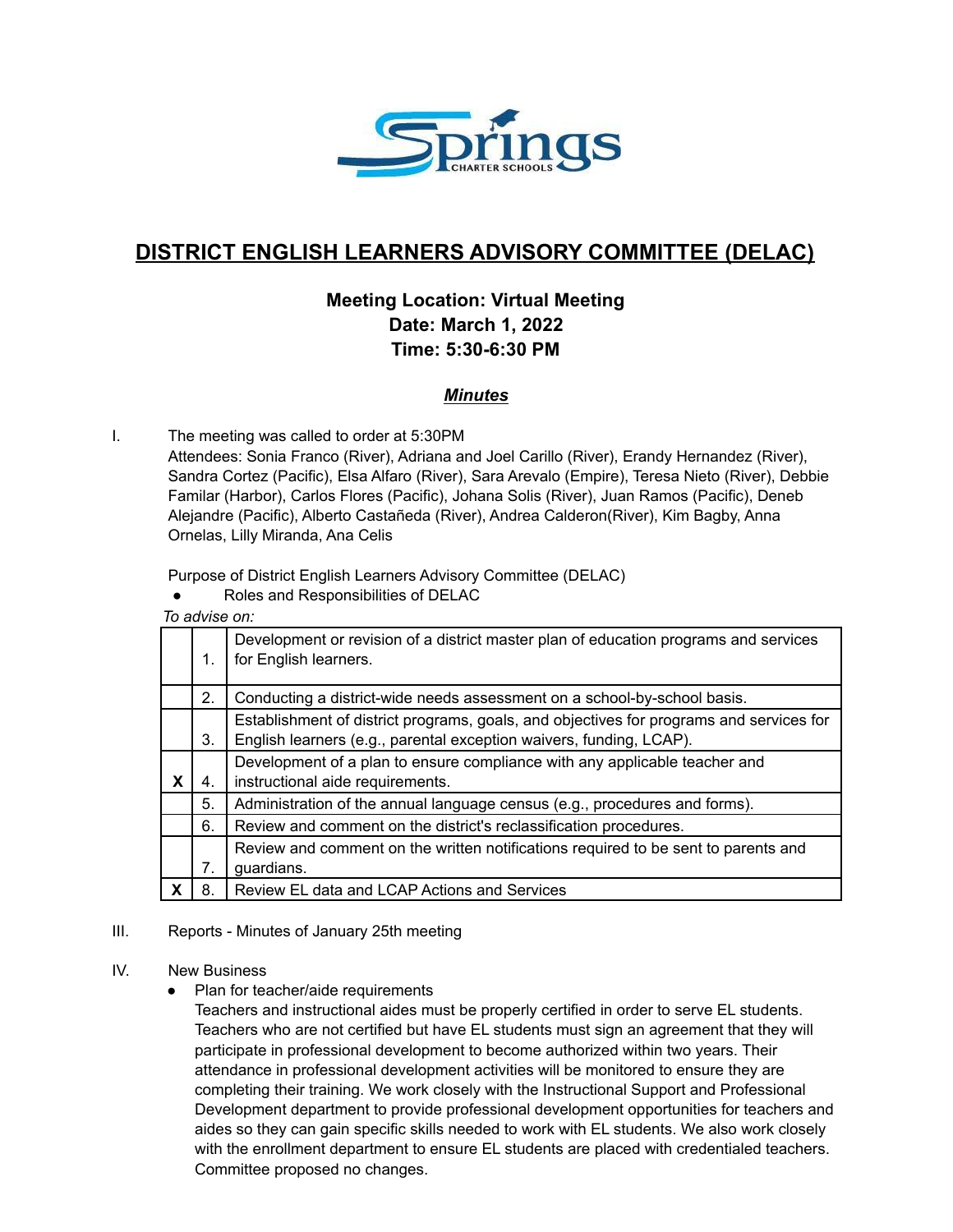● Review EL data and comment on plan

#### **Reading**

| Show Results By                                                                            |                           |                          |  |  |  |  |  |
|--------------------------------------------------------------------------------------------|---------------------------|--------------------------|--|--|--|--|--|
| <b>English Learner</b>                                                                     |                           |                          |  |  |  |  |  |
| Showing 2 of 2                                                                             |                           |                          |  |  |  |  |  |
|                                                                                            | Annual Typical Growth (i) |                          |  |  |  |  |  |
| $\hat{\phantom{1}}$<br><b>English Learner</b><br>$\overline{\phantom{a}}$<br>$\smallsmile$ | Progress (Median)         | % Met $\hat{\mathbb{C}}$ |  |  |  |  |  |
| <b>Yes - English Learner</b>                                                               | 51%                       | 34%                      |  |  |  |  |  |
| No - English Learner                                                                       | 65%                       | 40%                      |  |  |  |  |  |

#### **Math**

| <b>Show Results By</b>                                                         |                   |                           |  |  |  |  |  |
|--------------------------------------------------------------------------------|-------------------|---------------------------|--|--|--|--|--|
| <b>English Learner</b><br>▼                                                    |                   |                           |  |  |  |  |  |
| Showing 2 of 2                                                                 |                   |                           |  |  |  |  |  |
|                                                                                |                   | Annual Typical Growth (i) |  |  |  |  |  |
| $\wedge$<br><b>English Learner</b><br>$\overline{\phantom{a}}$<br>$\checkmark$ | Progress (Median) | % Met $\hat{\mathbb{C}}$  |  |  |  |  |  |
| <b>Yes - English Learner</b>                                                   | 46%               | 29%                       |  |  |  |  |  |
| <b>No - English Learner</b>                                                    | 58%               | 32%                       |  |  |  |  |  |

In Reading there is only a 6% difference between EL students and non EL students who made a year's growth in half a year. The average EL student made half a year's growth (51% of a year's growth) in half of a year, while the average Non EL student made slightly more (64% instead of 50%) than a half a year's growth in half of a year.

In Math there is a 3% difference between EL students and non EL students who made a year's growth in half a year. The average EL student almost (46% of a year's growth) made half a year's growth in half of a year. The average non EL student made slightly more (58% of a year) than half a year's growth in half of a year.

There is more of a gap between English Learners and Non English learners in math. This is typical. ST Math helps students with Math, but some students might need extra support in ST Math. Committee proposes that we contact ST Math trainers to work with staff.

#### V. Public Comment

What is working well ?

Parents stated one on one help at home and in school has been the biggest help. Tutoring, homework packets, receiving homework packets ahead of time, ST Math and Lexia has also helped.